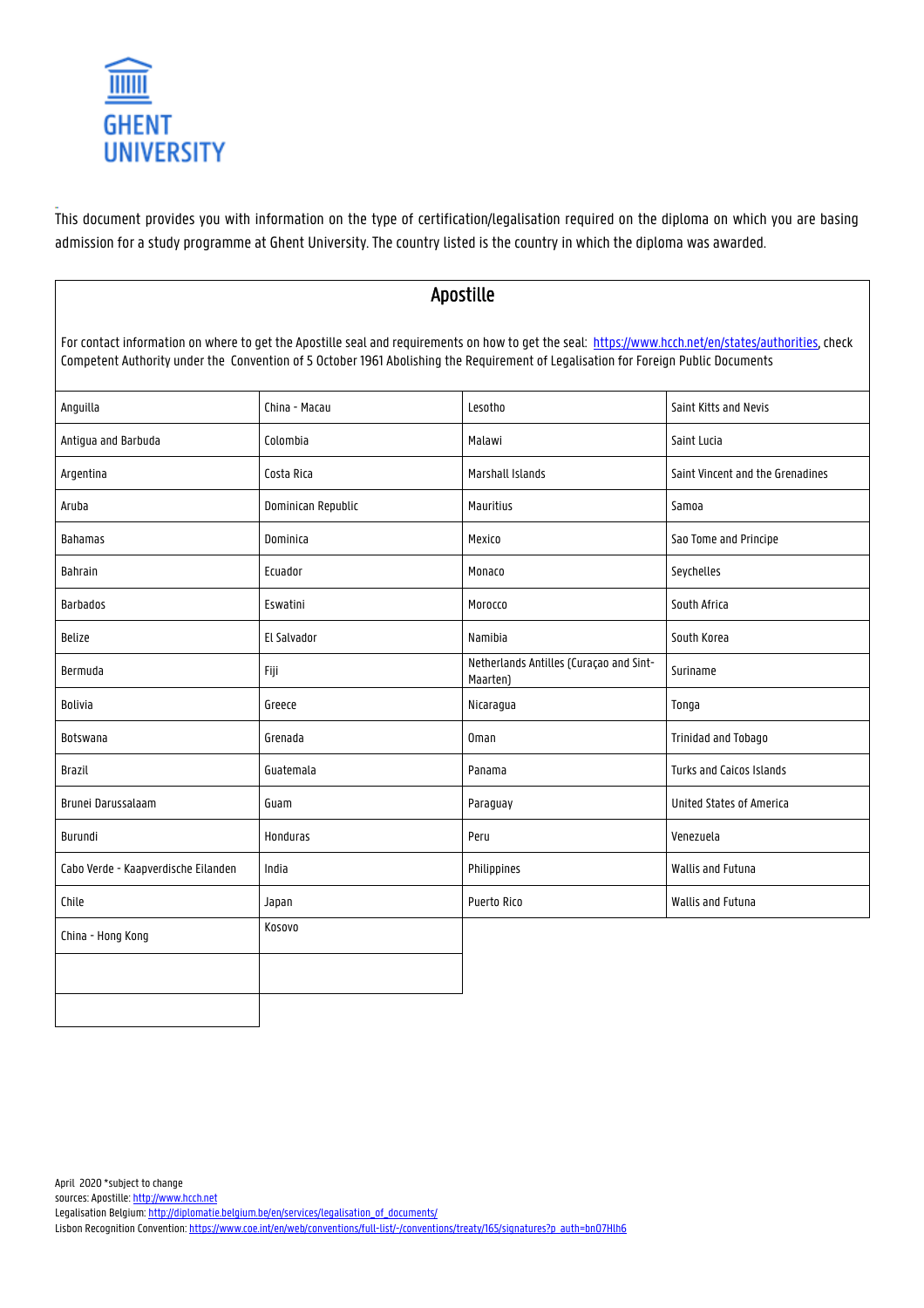

## Legalisatie Belgische Ambassade - Legalisation Belgian Embassy

For contact information on where to have the legalisation done and the requirements: http://diplomatie.belgium.be/en/services/embassies\_and\_consulates/belgian\_embassies\_and\_consulates\_abroad

| Afghanistan                       | Gabon                           | <b>Maldives</b>                 | Sri Lanka                   |
|-----------------------------------|---------------------------------|---------------------------------|-----------------------------|
| <b>Algeria</b>                    | Gambia                          | Mali                            | Sudan                       |
| <b>Angola</b>                     | Ghana (!)                       | Mauretania                      | Syrian Arab Republic (*)    |
| <b>Bangladesh</b>                 | Greenland                       | Micronesia, Federated States of | Tanzania                    |
| <b>Benin</b>                      | Guinea                          | Mongolia                        | <b>Thailand</b>             |
| <b>Bhutan</b>                     | Guinea-Bissau                   | Mozambique                      | Timor-Leste                 |
| <b>Burkina Faso</b>               | Guyana                          | <b>Naura</b>                    | <b>Togo</b>                 |
| Cambodia                          | <b>Haiti</b>                    | <b>Myanmar</b>                  | <b>Tunisia</b>              |
| Cameroon (!)                      | Indonesia                       | Nepal <sub>(*)</sub>            | Turkmenistan                |
| <b>Central African Republic</b>   | $Iraq$ (*)                      | <b>Niger</b>                    | <b>Tuvalu</b>               |
| Chad                              | <b>Islamic Republic of Iran</b> | Nigeria (!)                     | <b>Uganda</b>               |
| China (*)                         | Jamaica                         | North Korea                     | <b>United Arab Emirates</b> |
| <b>Comoros</b>                    | Jordan                          | Pakistan                        | <b>Uruguay</b>              |
| Congo-Brazzaville                 | Kenya                           | Papua New Guinea                | <b>Uzbekistan</b>           |
| Congo, the Democratic Republic of | <b>Kuwait</b>                   | <b>Qatar</b>                    | Vanuatu                     |
| Cote d'Ivoire                     | Laos                            | Rwanda                          | Vietnam                     |
| Cuba                              | Lebanon                         | Saudi Arabia                    | Zambia                      |
| Djibouti                          | Liberia                         | Senegal                         | Zimbabwe                    |
| Egypt                             | Libya                           | Sierra Leone                    |                             |
| <b>Equatorial Guinea</b>          | Madagascar                      | Singapore                       |                             |
| <b>Ethiopia</b>                   | <b>Malaysia</b>                 | <b>Solomon Islands</b>          |                             |

(\*) Check remarks

(!) Legalisation alone is not enough, there are additional requirements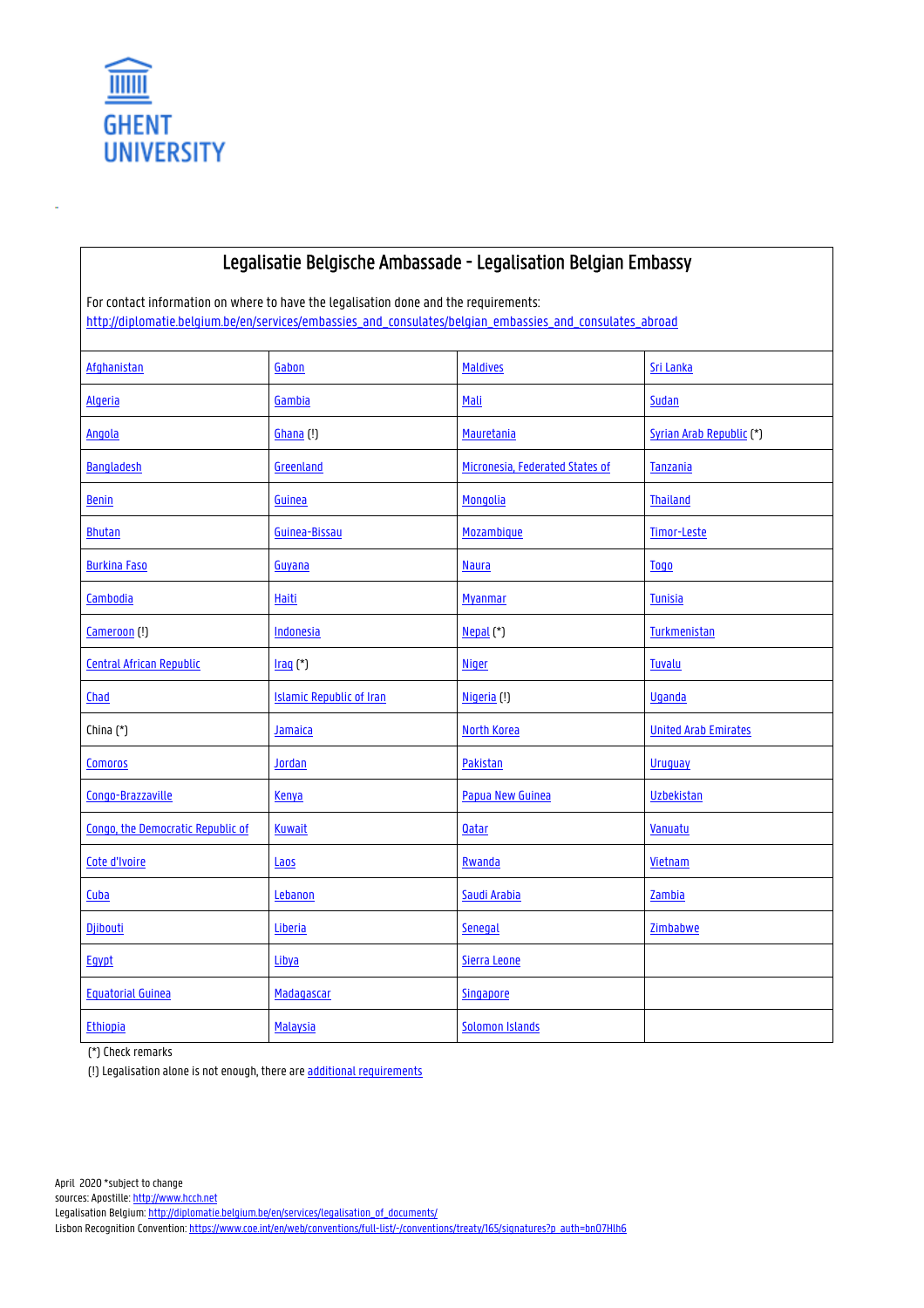

| Certified Copy - Voor Eensluidende Kopie - Copie Conforme                                                     |                                                              |                                                   |                |  |  |  |  |
|---------------------------------------------------------------------------------------------------------------|--------------------------------------------------------------|---------------------------------------------------|----------------|--|--|--|--|
| For countries who have ratified the Lisbon Recognition Convention, or have a bilateral agreement with Belgium |                                                              |                                                   |                |  |  |  |  |
| Albania                                                                                                       | Estonia                                                      | Latvia                                            | Romania        |  |  |  |  |
| Andorra                                                                                                       | Finland                                                      | Liechtenstein                                     | Russia         |  |  |  |  |
| Armenia                                                                                                       | France (inc. French Guiana, Guadeloupe, Martinique, Réunion) | Lithuania                                         | San Marino     |  |  |  |  |
| Australia                                                                                                     | French Polynesia                                             | Luxembourg                                        | Serbia         |  |  |  |  |
| Austria                                                                                                       | Georgia                                                      | Macedonia, F.Y.R                                  | Slovakia       |  |  |  |  |
| Azerbaijan                                                                                                    | Germany                                                      | Malta                                             | Slovenie       |  |  |  |  |
| <b>Belarus</b>                                                                                                | Holy See                                                     | Moldova                                           | Spain          |  |  |  |  |
| Bosnia and Herzegovina                                                                                        | Hungary                                                      | Montenegro                                        | Sweden         |  |  |  |  |
| Canada                                                                                                        | Iceland                                                      | Netherlands (inc. Bonaire, Sint-Eustatius & Saba) | Switzerland    |  |  |  |  |
| Bulgaria                                                                                                      | Ireland                                                      | New Caledonia                                     | Tajikistan     |  |  |  |  |
| Croatia                                                                                                       | Israel                                                       | New Zealand                                       | Turkey         |  |  |  |  |
| Cyprus                                                                                                        | Italy                                                        | Norway                                            | Ukraine        |  |  |  |  |
| Czech Republic                                                                                                | Kazakhstan                                                   | Poland                                            | United Kingdom |  |  |  |  |
| Denmark                                                                                                       | Kyrgyzstan                                                   | Portugal                                          |                |  |  |  |  |

## Remarks:

China: in most cases an original APS certificate is required. The basic diploma must be notarised by a public notary in China.

Nepal : "Nepalese documents must be legalised by the Ministry of Foreign Affairs of Nepal before they can be legalised by our honorary consul in Kathmandu. The stamp "seen by Ministry of Foreign Affairs" is not enough

Syrian Arab Republic: Legalisation of the original document by the Ministry of Foreign Affairs in Syria. Legalisation by the Syrian Embassy in Beirut. Legalisation by the Lebanese Foreign Ministry in Beirut. Legalisation by the Embassy of Belgium in Beirut (with translation by a sworn translator in one of the national languages).

Eritrea: documents must be sent by home institution directly to the international Admissions Desk in a sealed and stamped envelope or via e-mail

Iraq: dd. 14/03/2016: Legalisation of the original document by the Ministry of Foreign Affairs in Iraq. Legalization by the Iraqi Embassy in Amman. Legalisation by the Jordanian Foreign Ministry in Amman. Legalisation by the Embassy of Belgium in Amman (with translation by a sworn translator in one of the national languages).

Kiribati: documents must be sent by home institution directly to the international Admissions Desk in a sealed and stamped envelope or via e-mail

American Samoa: documents must be sent by home institution directly to the international Admissions Desk in a sealed and stamped envelope or via e-mail

Norfolk Island: documents must be sent by home institution directly to the international Admissions Desk in a sealed and stamped envelope or via e-mail

Northern Mariana Islands: documents must be sent by home institution directly to the international Admissions Desk in a sealed and stamped envelope or via e-mail

Palau: documents must be sent by home institution directly to the international Admissions Desk in a sealed and stamped envelope or via e-mail

Saint Pierre & Miquelon: documents must be sent by home institution directly to the international Admissions Desk in a sealed and stamped envelope or via e-mail

Somalia: "" This document cannot be legalised. The relevant embassy or consulate issues a negative certificate. Please contact the relevant Belgian Embassy or Consulate. The FPS Foreign affairs – Service Legalisation – also delivers this document." documents must be sent by home institution directly to the international Admissions Desk in a sealed and stamped envelope

South Sudan: documents must be sent by home institution directly to the international Admissions Desk in a sealed and stamped envelope or via e-mail

Côte d'Ivoire: documents must be sent by home institution directly to the International Admissions Desk in a sealed and stamped envelope or via e-mail

April 2020 \*subject to change

sources: Apostille: http://www.hcch.net

Lisbon Recognition Convention: https://www.coe.int/en/web/conventions/full-list/-/conventions/treaty/165/signatures?p\_auth=bn07Hlh6

Legalisation Belgium: http://diplomatie.belgium.be/en/services/legalisation\_of\_documents/